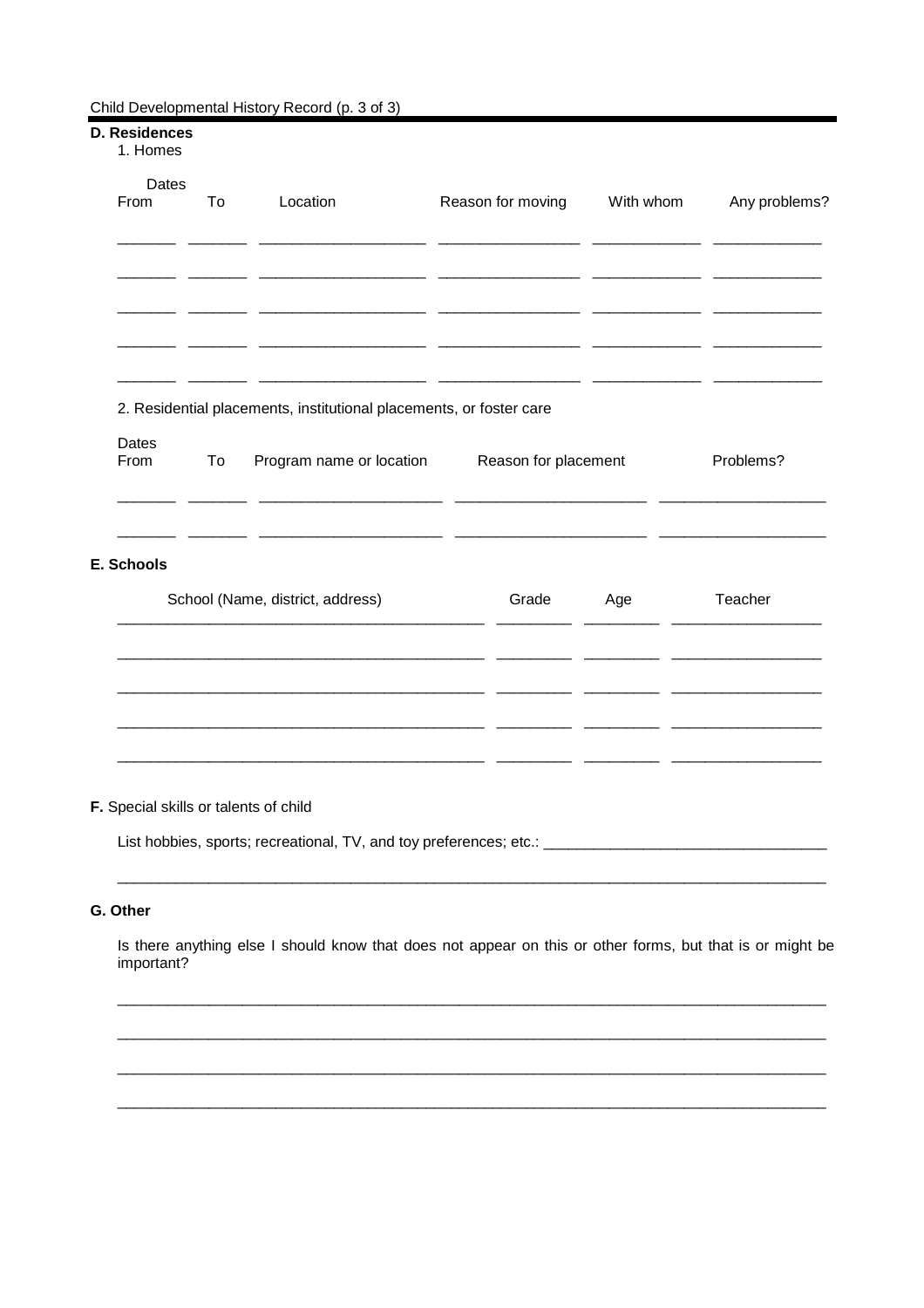| 3. Milestones: At what age did this child do each of these?                       |  |  |  |  |
|-----------------------------------------------------------------------------------|--|--|--|--|
|                                                                                   |  |  |  |  |
|                                                                                   |  |  |  |  |
|                                                                                   |  |  |  |  |
|                                                                                   |  |  |  |  |
|                                                                                   |  |  |  |  |
| 4. Speech/language development                                                    |  |  |  |  |
| Age when child said first word understandable to strangers: ____________________  |  |  |  |  |
| Age when child said first sentence understandable to a stranger: _______________  |  |  |  |  |
| Any speech, hearing, or language difficulties? __________________________________ |  |  |  |  |
|                                                                                   |  |  |  |  |

# **C. Health**

List all childhood illnesses, hospitalizations, medications, allergies, head trauma, important accidents and injuries, surgeries, periods of loss of consciousness, convulsions/seizures, and other medical conditions.

| Condition | Age                                | Treated by whom? | Consequences? |
|-----------|------------------------------------|------------------|---------------|
|           |                                    |                  |               |
|           | $\sim$                             |                  |               |
|           |                                    |                  |               |
|           | $\overline{\phantom{0}}$<br>$\sim$ |                  |               |
|           |                                    |                  |               |
|           |                                    |                  |               |
|           |                                    |                  |               |
|           |                                    |                  |               |
|           |                                    |                  |               |
|           | $\sim$                             |                  |               |
|           |                                    |                  | (cont.)       |